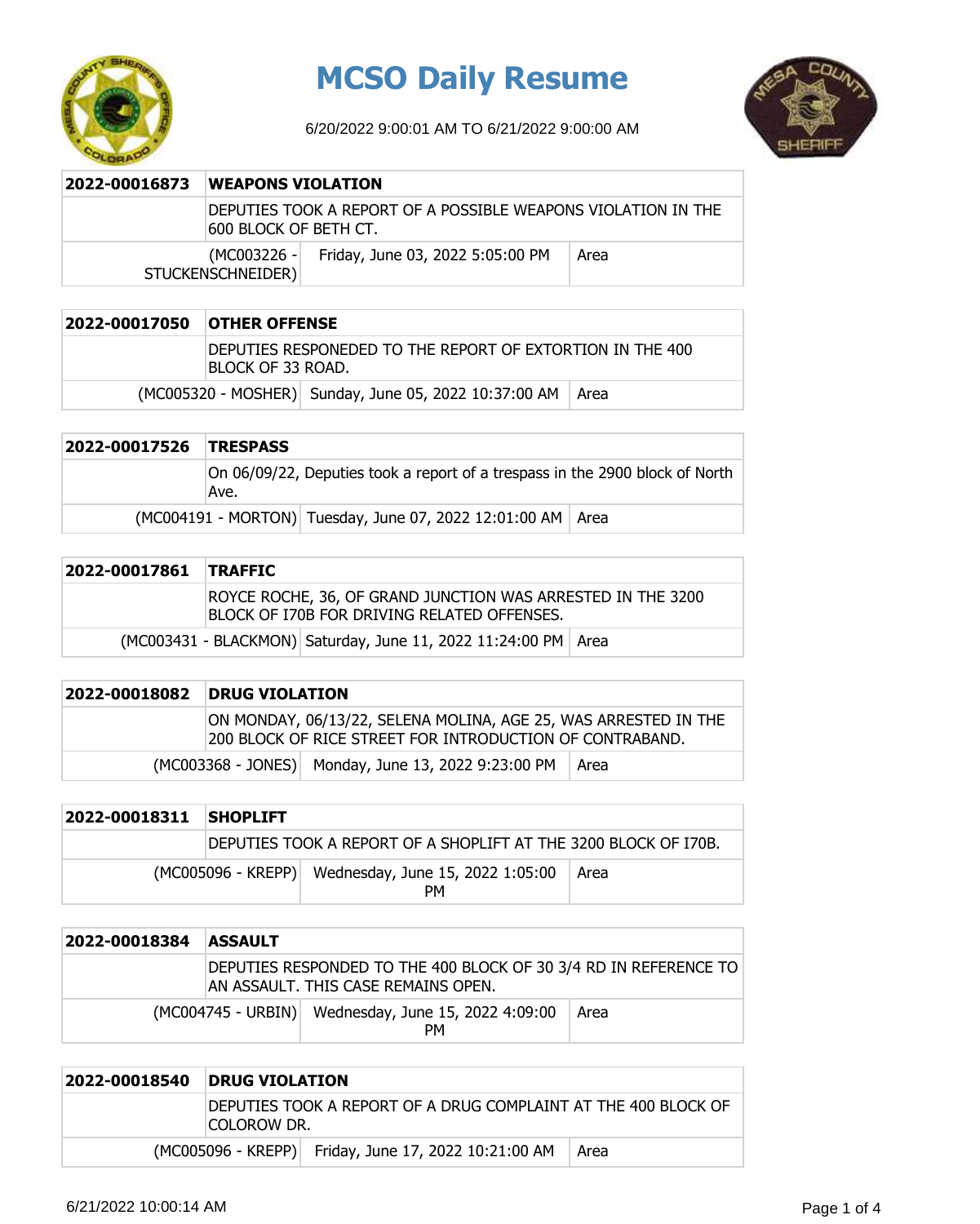| 2022-00018563 TRAFFIC |                                                                                                        |      |
|-----------------------|--------------------------------------------------------------------------------------------------------|------|
|                       | MCKINZIE MOODY 20, WAS ISSUED A SUMMONS FOR TRAFFIC RELATED<br>IOFFENSES IN THE AREA OF N NIAGARA CIR. |      |
|                       | (MC005040 - BACA) Friday, June 17, 2022 12:06:00 PM                                                    | Area |

| 2022-00018599 | <b>TRESPASS</b> |                                                                  |      |
|---------------|-----------------|------------------------------------------------------------------|------|
|               | IOF F 1/4 ROAD. | IDEPUTIES RESPONDED TO A REPORT OF A TRESPASS IN THE 3200 BLOCK. |      |
|               |                 | (MC003628 - HAND) Friday, June 17, 2022 2:36:00 PM               | Area |

| 2022-00018602 HARASSMENT |                                                                                              |      |
|--------------------------|----------------------------------------------------------------------------------------------|------|
|                          | IMCSO DEPUTIES RESPONDED TO THE 500 BLOCK OF AUTUMN BREEZE FOR<br>IA REPORT OF A HARASSMENT. |      |
|                          | (MC004634 - DILKA) Friday, June 17, 2022 4:15:00 PM                                          | Area |

| 2022-00018610 | DUI |                                                                                                                                                                                   |      |
|---------------|-----|-----------------------------------------------------------------------------------------------------------------------------------------------------------------------------------|------|
|               |     | MCSO DEPUTIES CONTUCTED A TRAFFIC STOP NEAR AUTUMN BREEZE AND<br>E 1/2 RD. A MALE WAS ARRESTED FOR DRIVING A VEHICLE WHILE UNDER  <br>ITHE INFLUENCE OF ALCOHOL OR DRUGS OR BOTH. |      |
|               |     | (MC004634 - DILKA) Friday, June 17, 2022 5:15:00 PM                                                                                                                               | Area |

| 2022-00018645 | <b>ARSON</b>                                                                                       |
|---------------|----------------------------------------------------------------------------------------------------|
|               | IDEPUTIES ASSISTED LOWER VALLEY FIRE DEPARTMENT WITH A FIRE IN<br>THE 1000 BLOCK OF CARBONERA AVE. |
|               | (MC004075 - REASONER) Friday, June 17, 2022 11:40:00 PM<br>Area                                    |

| 2022-00018647 | <b>DUI</b>                                                                                                |
|---------------|-----------------------------------------------------------------------------------------------------------|
|               | ON 6/18/22, TERRY MILLS, 28, WAS ARRESTED FOR DRIVING UNDER THE<br>INFLUENCE IN THE 600 BLOCK OF 28 ROAD. |
|               | (MC003984 - BAILEY) Saturday, June 18, 2022 12:22:00 AM   Area                                            |

| 2022-00018655 | <b>RUNAWAY / MISSING PERSON</b> |                                                            |        |
|---------------|---------------------------------|------------------------------------------------------------|--------|
|               |                                 | DEPUTIES RESPONDED TO A CALL IN THE 600 BLOCK OF IRWIN ST. |        |
|               |                                 | (MC004321 - BACA) Friday, June 17, 2022 11:00:00 PM        | l Area |

| 2022-00018697 | <b>IDEATH INVESTIGATION</b> |                                                             |  |
|---------------|-----------------------------|-------------------------------------------------------------|--|
|               |                             |                                                             |  |
|               |                             | (MC003628 - HAND) Saturday, June 18, 2022 3:25:00 PM   Area |  |
|               |                             |                                                             |  |

| 2022-00018718 TRAFFIC |                                                                                                                                                  |
|-----------------------|--------------------------------------------------------------------------------------------------------------------------------------------------|
|                       | MCSO DEPUTIES CONDUCTED A TRAFFIC STOP NEAR 29 1/4 RD AND PAULA<br>LN. A MALE WAS ISSUED A SUMMONS FOR DRIVING WHILE LICENSE<br>UNDER RESTRAINT. |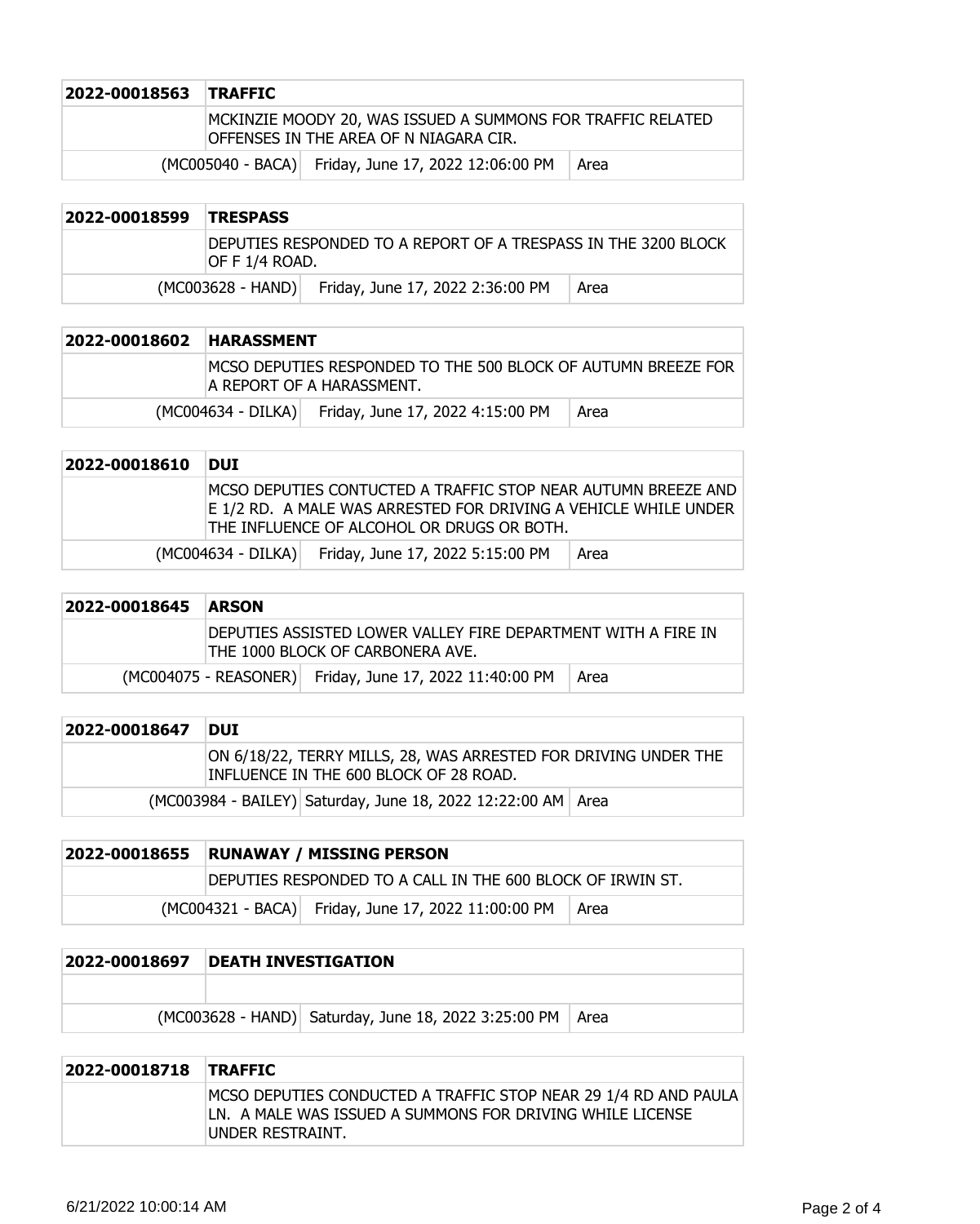|  | (MC004634 - DILKA) Saturday, June 18, 2022 5:50:00 PM   Area |  |
|--|--------------------------------------------------------------|--|
|--|--------------------------------------------------------------|--|

| 2022-00018723 | <b>ASSAULT</b>                                                                                                 |  |
|---------------|----------------------------------------------------------------------------------------------------------------|--|
|               | ON 6/18/22, DEPUTIES RESPONDED TO AN ALLEGED ASSUALT IN THE 3200<br>BLOCK OF D 1/2 RD. A REPORT WAS GENERATED. |  |
|               | (MC003984 - BAILEY) Saturday, June 18, 2022 6:56:00 PM   Area                                                  |  |
|               |                                                                                                                |  |

# **2022-00018770 TRESPASS**

On 06/19/22, Deputies took a report of a trespass in the 2900 block of North Ave.

(MC004191 - MORTON) Sunday, June 19, 2022 8:29:00 AM | Area

| 2022-00018791 TRESPASS |  |
|------------------------|--|
|------------------------|--|

DEPUTIES RESPONDED TO THE AREA OF 21 RD AND HUNTERS CANYON FOR A TRESPASS. DOMINIC ROBERTS 23, AND GRACIE HABILSTON, 18 WERE ARRESTED AND RELEASED ON A SUMMONS.

 $(MCO04145 - TURZA)$  Sunday, June 19, 2022 10:00:00 AM Area

| 2022-00018798 TRAFFIC |                                                              |  |
|-----------------------|--------------------------------------------------------------|--|
|                       | DEPUTIES CONDUCTED A TRAFFIC STOP AT THE 3000 BLOCK OF I70B. |  |
|                       | (MC005096 - KREPP) Sunday, June 19, 2022 2:12:00 PM   Area   |  |

### **2022-00018810 HARASSMENT** ON 06/19/2022 DEPUTIES RESPONDED TO THE 4000 BLOCK OF HWY 50 FOR A HARASSMENT.  $(MCOO4373 - NEQUETTE)$  Sunday, June 19, 2022 3:57:00 PM  $\vert$  Area

| 2022-00018823 | <b>ASSAULT</b> |                                                                                                     |      |
|---------------|----------------|-----------------------------------------------------------------------------------------------------|------|
|               |                | ON 06/19/2022 DEPUTIES RESPONDED TO A REPORT OF AN ASSAULT IN<br>THE 500 BLOCK OF PEACHWOOD STREET. |      |
|               |                | (MC004315 - AARTS) Sunday, June 19, 2022 7:59:00 PM                                                 | Area |

| 2022-00018826 | <b>IDEATH INVESTIGATION</b> |                                                     |      |
|---------------|-----------------------------|-----------------------------------------------------|------|
|               |                             |                                                     |      |
|               |                             | (MC004329 - MEENS) Sunday, June 19, 2022 8:31:00 PM | Area |

| 2022-00018832 ASSAULT |                                                                                                   |      |
|-----------------------|---------------------------------------------------------------------------------------------------|------|
|                       | DEPUTIES RESPONDED TO THE 200 BLOCK OF 28 RD IN REFERENCE TO AN<br>IASSAULT. THIS CASE IS CLOSED. |      |
|                       | (MC004745 - URBIN) Sunday, June 19, 2022 9:16:00 PM                                               | Area |

#### **2022-00018919 WARRANT ARREST** ON 6/20/22, DENA CAMPBELL, AGE 48, WAS ARRESTED ON AN ACTIVE WARRANT.